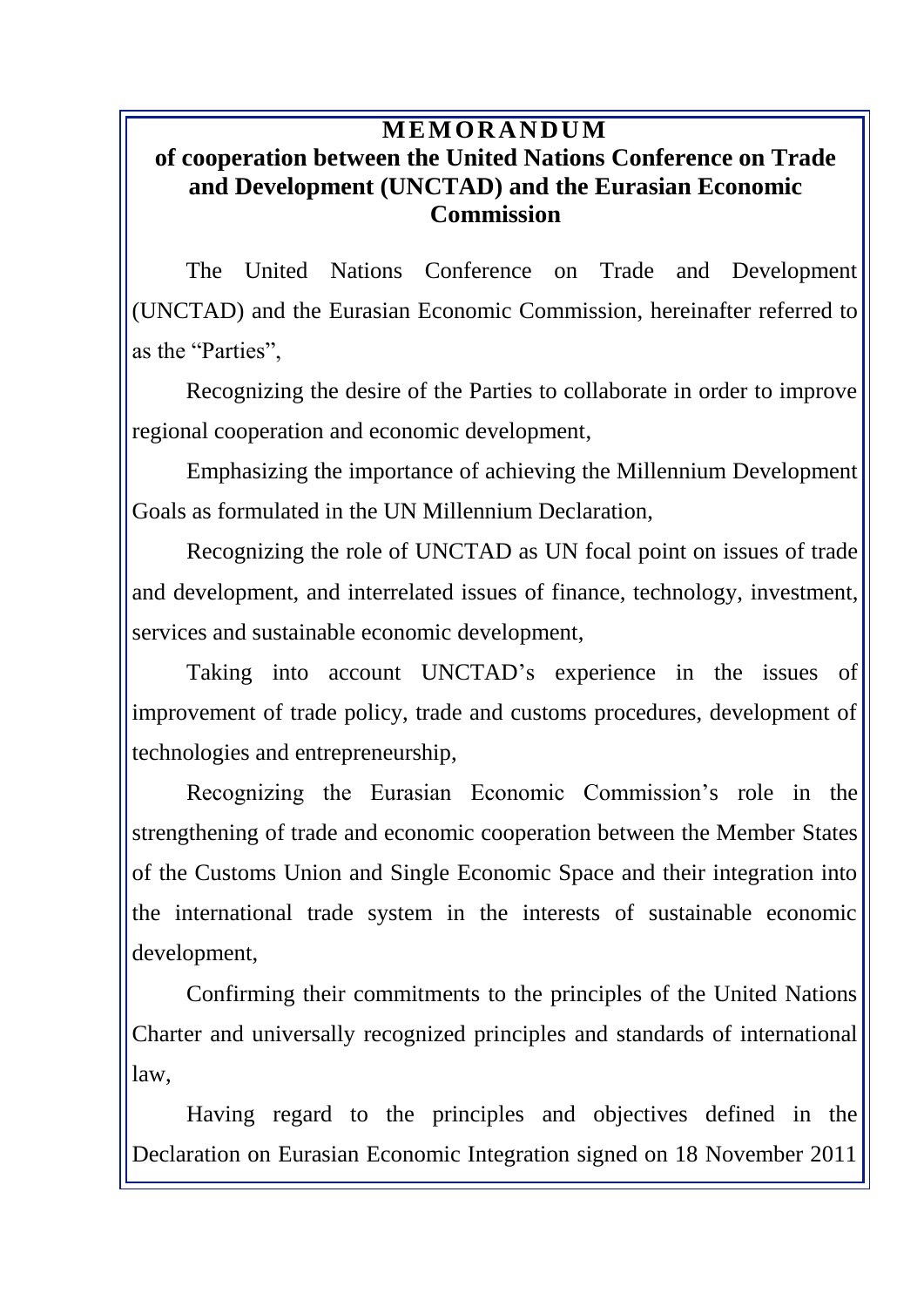and the provisions of the Agreement on the Eurasian Economic Commission signed on 18 November 2011,

Taking into account the membership of the Republic of Belarus, the Republic of Kazakhstan and the Russian Federation in UNCTAD,

Based on the principles of equity, transparency and reciprocity, Signed this Memorandum on the following:

1. The main objective of this Memorandum is to strengthen the collaboration between the Parties in following fields:

Regional economic integration and strategy of its development;

Macroeconomic policy;

Competition policy;

Trade;

Customs administration;

Investment policy and entrepreneurship support;

Transport and logistics;

Agriculture;

Statistics:

Other areas of common interest.

2. The Parties intend to cooperate within their competency in the following fields:

Cooperation on the issues of providing sustainable economic growth and development;

Joint activities in the field of economic development;

Macroeconomic analysis;

Development of services and capital markets as part of the regional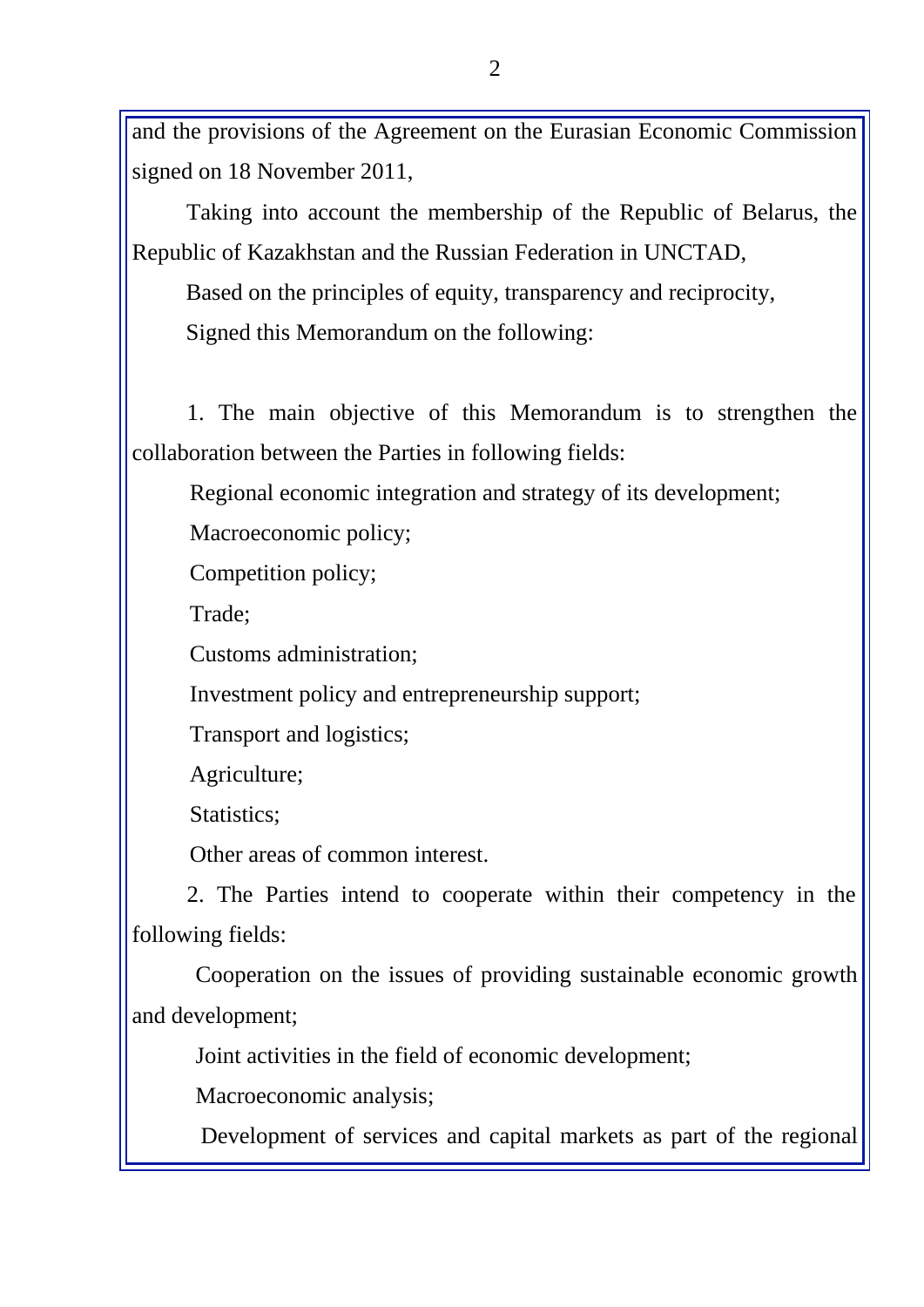integration process;

Elaboration of proposals aimed at attracting foreign direct investment and improving the investment climate in the Member States of the Customs Union and Single Economic Space;

Improvement of small and medium-sized enterprises support mechanism, including the elaboration of efficiency valuation indicators for public regulation in this sphere as well as under the implementation of the "Empretec" programme in order to create entrepreneur training centres in the Member States of the Customs Union and Single Economic Space;

Cooperation to develop legal acts in the field of competition;

Promoting trade and customs procedures facilitation, reduction of administrative barriers including the use of modern information and communication technologies;

Cooperation in the fields of advancing scientific and technical progress; diversifying production activity and development support to enterprises; and determining policy directions for technological development and innovations;

Cooperation in the development of agricultural products and food production as well as information and experience exchanging on issues of agricultural policy and ensuring food security;

Cooperation in the development of information and communication technologies;

Promoting the harmonization of methodological statistics principles according to international standards.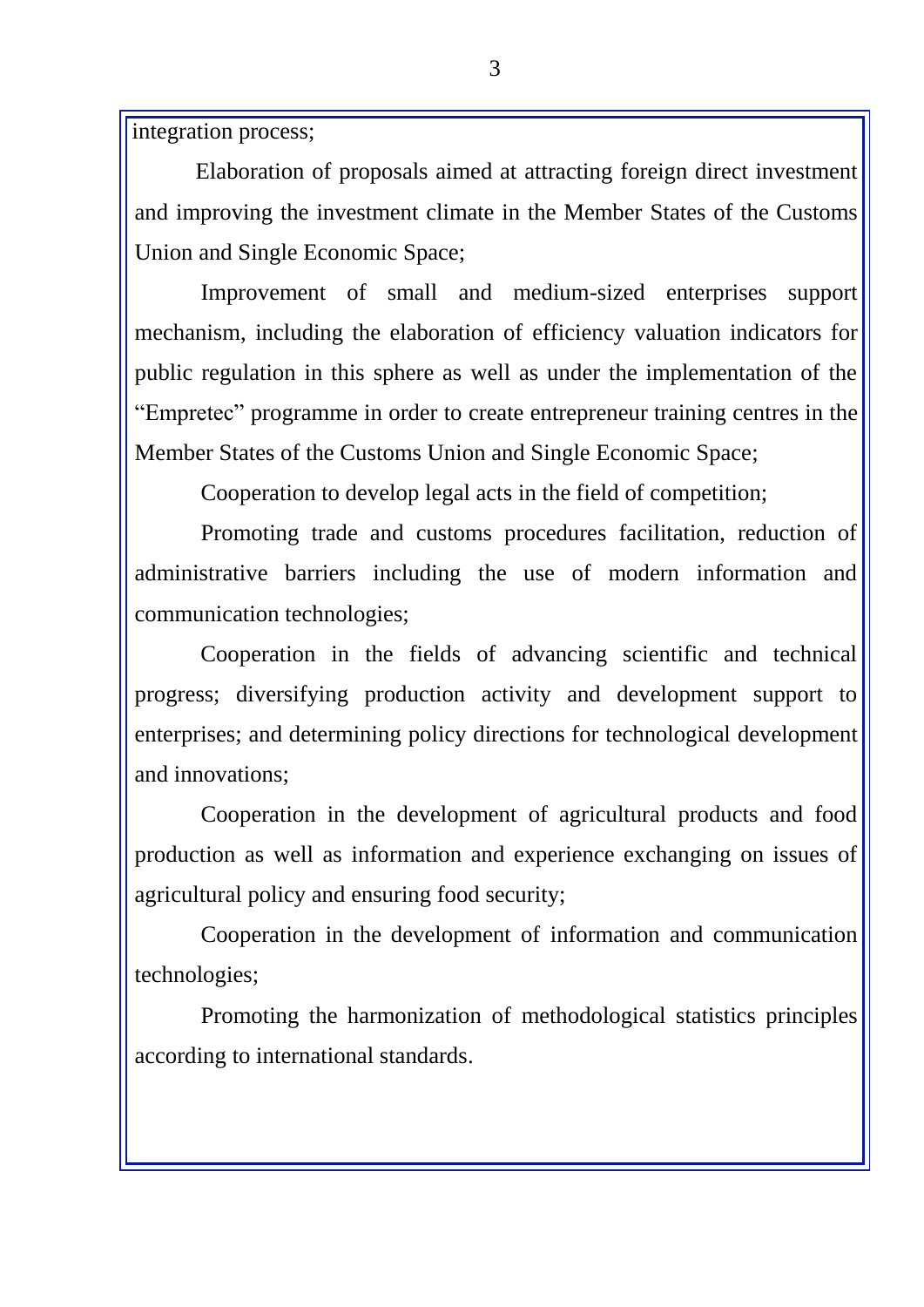3. The collaboration between the Parties will be carried out by means of:

Information and experience exchanging;

Participation in different events being held by the other Party;

Holding conferences, forums, consultations, seminars, symposiums, round tables and other events;

Conducting joint studies, developments, preparing analytical reviews.

4. The Parties may create programmes of cooperation and plans to implement joint activities. The terms, procedure and budget of joint activities will be agreed by the Parties individually in each specific case.

5. Any questions arising from applying the provisions of this Memorandum shall be settled amicably by the Parties.

6. Nothing in or relating to this Memorandum shall be construed as a waiver, express or implied, of any of the privileges and immunities accorded to the Parties hereto by its constituent documents or international law.

7. This Memorandum is not considered to be an international agreement and does not establish any rights or obligations under international law. This Memorandum also does not impose any financial obligations on its Parties.

This Memorandum shall apply on the date of its signing.

Either Party may terminate the Memorandum by issuing a notice in writing to the other Party. Such termination becomes effective three months after the date of receipt of the notice by the other Party.

Amendments to this Memorandum can be made by mutual agreement of the Parties through the signing of a relevant protocol that is an inalienable part of this Memorandum.